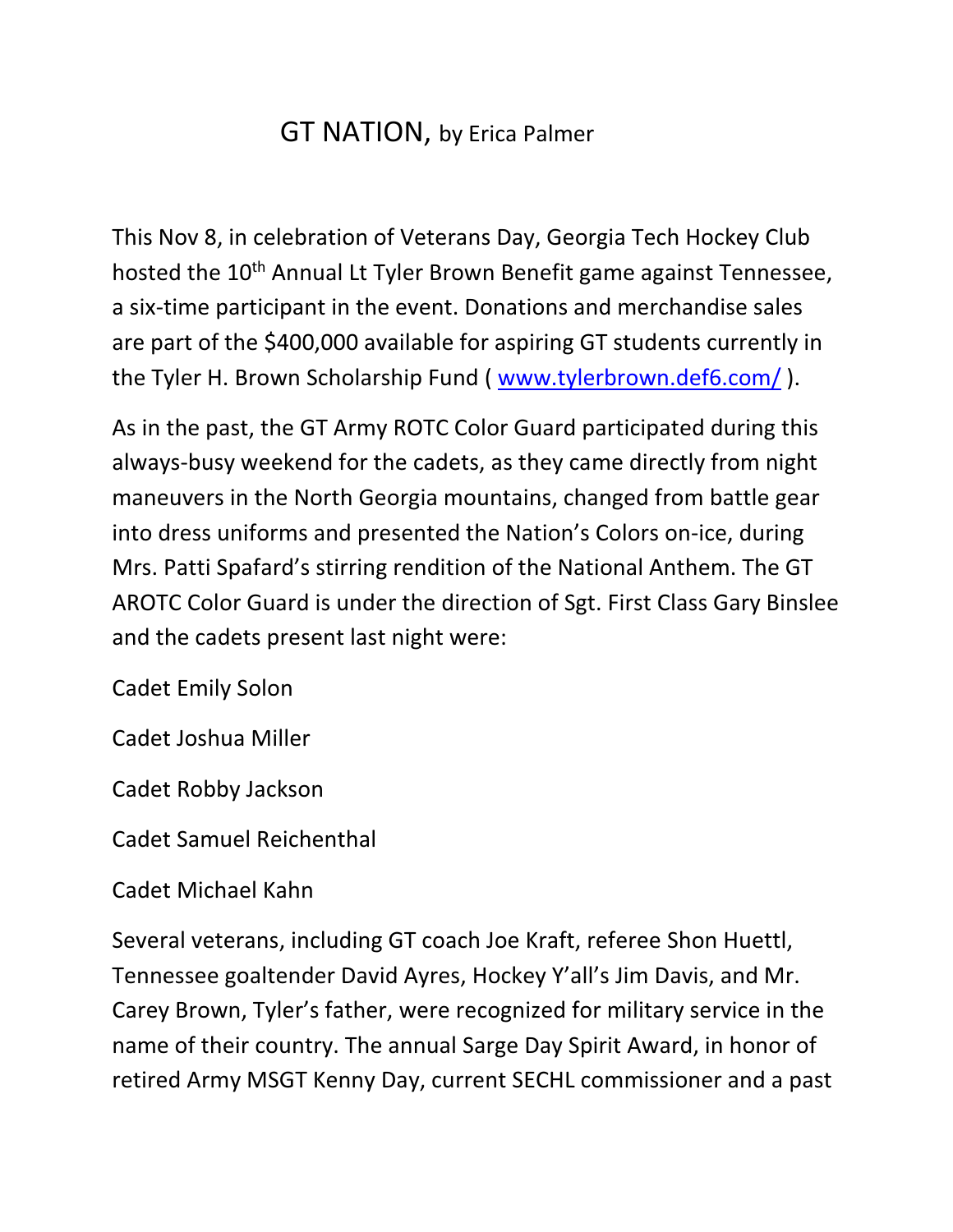GT coach, was awarded to GT 3rd-year goaltender & club treasurer Colin Heim for "SELF-SACRIFICE, PERSERVERANCE, DUTY, DESIRE, & DISCIPLINE".

The crowd saw GT come back from a one goal deficit after two periods to win 3-2 on a goal by #9, the pride of Coppell TX,  $2^{nd}$ -yr Jack "Mo" Kisor, with 3 minutes left in the game, while airborne. ( see photo )

"Tyler H. Brown Scholarship Fund". Donations can be sent care of the Georgia Tech Foundation, 760 Spring Street NW, Suite 400, Atlanta, Georgia 30308.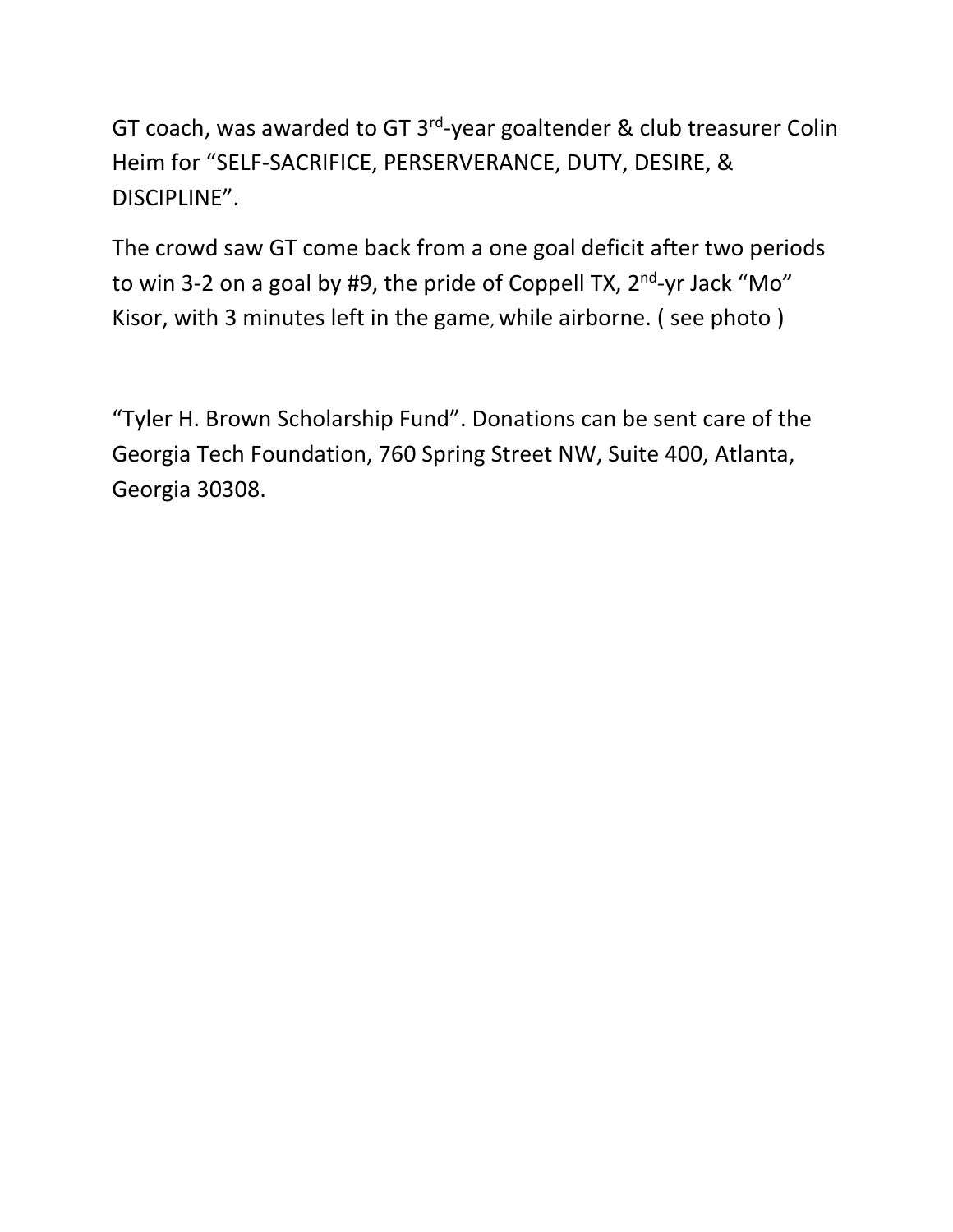